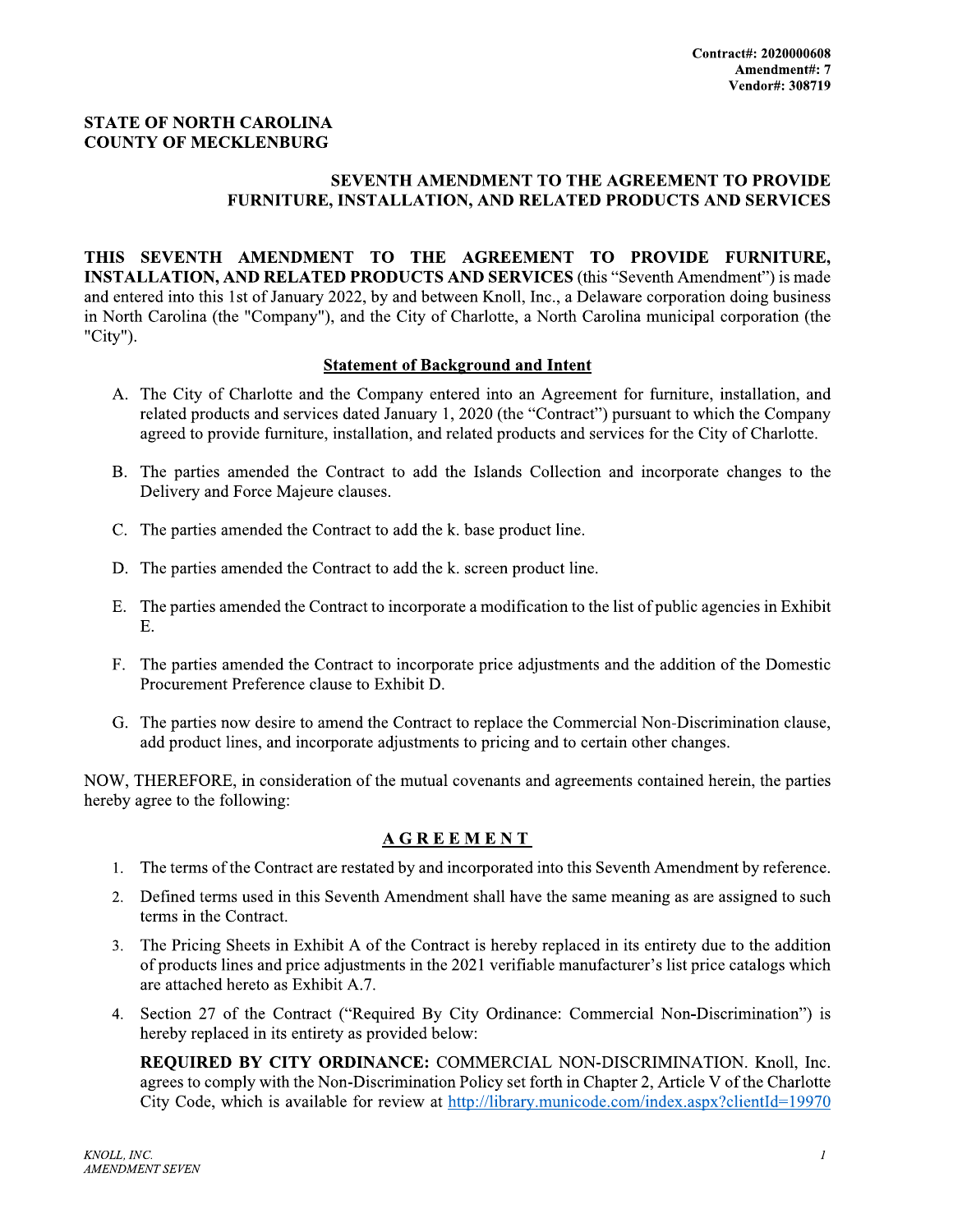and incorporated herein by reference. Knoll, Inc. consents to be bound by the award of any arbitration conducted thereunder."

- 5. Except to the extent specifically provided above, this amendment shall not be interpreted or construed as waiving any rights, obligations, remedies, or claims the parties may otherwise have under the Contract.
- 6. In all other respects and except as modified herein, the terms of the Contract shall remain in force and effect.

[Signature Page Follows]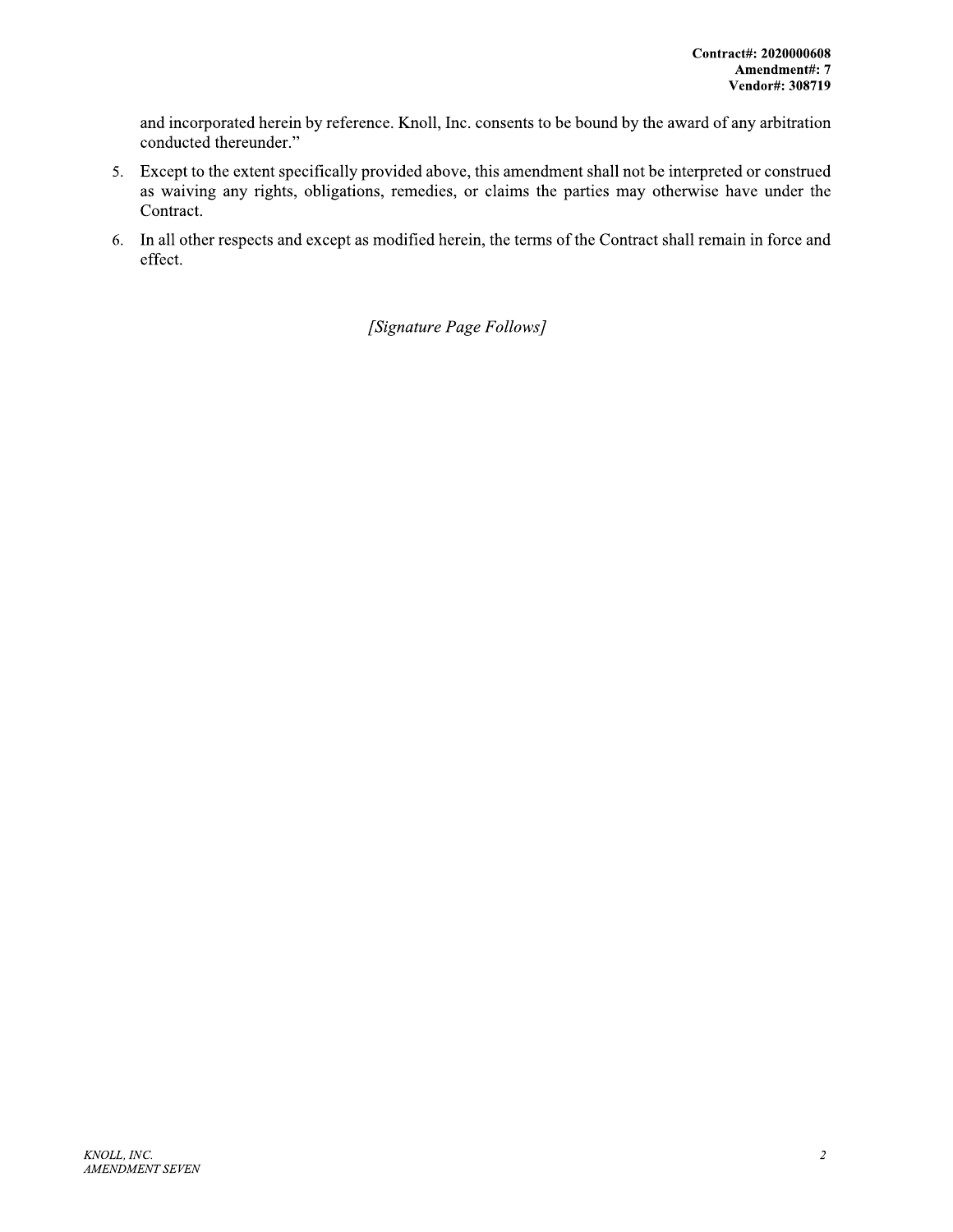IN WITNESS WHEREOF, and in acknowledgement that the parties hereto have read and understood each and every provision hereof, the parties have caused this Seventh Amendment to be executed as of the date first written above.

KNOLL, INC.

## **CITY OF CHARLOTTE: CITY MANAGER'S OFFICE**

Vallessandes  $BY:$ (signature)

| PRINT NAME: Peter J. Dallesrandro   |
|-------------------------------------|
| TITLE: Director of Government Saler |
| DATE: $1/4/21$                      |

| <b>BY:</b> |                    |  |
|------------|--------------------|--|
|            | <i>(signature)</i> |  |

| <b>PRINT NAME:</b> |  |
|--------------------|--|
|                    |  |

TITLE:

 $\alpha$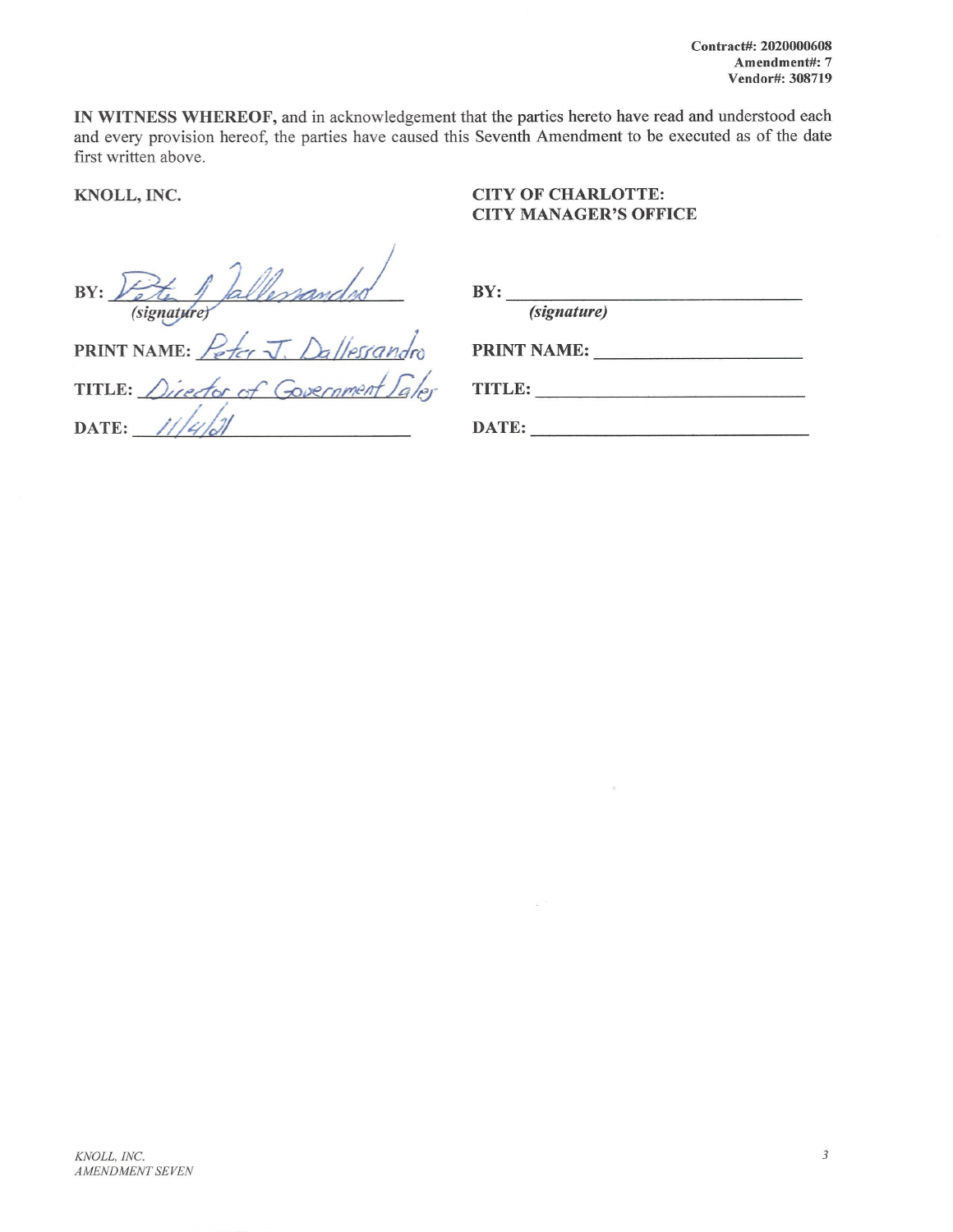

# **Digital Contract Routing Form Non-Encumbered**

Date Submitted: November 22, 2021

Submitted by: Genetta N. Carothers Submitter email: genetta.card

Contract #: Amendment #: 2020000608

Submitter email: genetta.carothers@charlottenc.gov

Amendment #: 7

Contract Name: Citywide Furniture (City Dist. One CBI)

Vendor Legal Name: Knoll, Inc.

Vendor #: 308719

## REQUIRED ATTACHMENT(S):

USC the Faperulip full to attach a full Udititate Ducument Hudthly Faunct for Feview by the authorized<br>City individual with cianoture outhority. The Douting Dooket MHCT include all required components nor City individual with signature authority. The Routing Packet MUST include all required components per<br>the direction provided at: Use the Paperclip icon to attach a full Contract Document Routing Packet for review by the authorized the direction provided at:

document identified above. The following signatures, once completed, shall be incorporated by reference into the contractual

**City of Charlotte**

Brent Cagle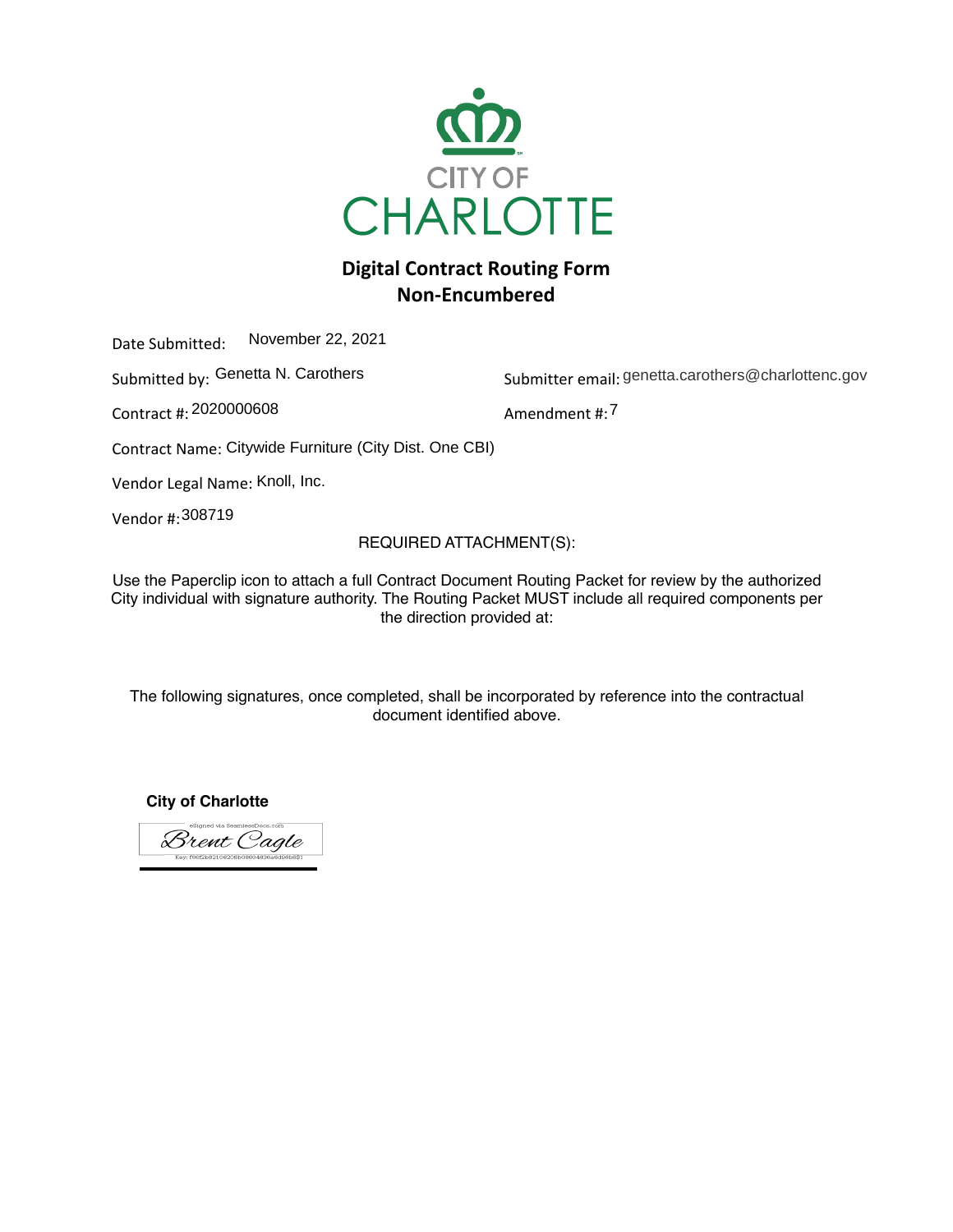## KNOLL - CONTRACT 2020000608-7 EXHIBIT A.7 - PRICING SHEET

|                                     | <b>EXHIBIT A.7 - PRICING SHEET</b><br>1. FIXED PERCENTAGE (%) DISCOUNT OFF THE MANUFACTURER'S LIST PRICE - FURNITURE CATEGORIES AND OTHER RELATED |                  |                                  |  |  |
|-------------------------------------|---------------------------------------------------------------------------------------------------------------------------------------------------|------------------|----------------------------------|--|--|
| <b>PRODUCTS</b>                     |                                                                                                                                                   |                  |                                  |  |  |
| <b>CATEGORY</b>                     | <b>VERIFIABLE MANUFACTURER'S LIST PRICE CATALOG AND DATE</b>                                                                                      | <b>DROP SHIP</b> | <b>INSIDE</b><br><b>DELIVERY</b> |  |  |
| Systems Furniture                   | Antenna Workspaces, Date: October 2021                                                                                                            | 68.5%            | 65.5%                            |  |  |
| <b>Systems Furniture</b>            | AutoStrada, Date: October 2021                                                                                                                    | 68.5%            | 65.5%                            |  |  |
| <b>Systems Furniture</b>            | Currents, Date: October 2021                                                                                                                      | 68.5%            | 65.5%                            |  |  |
| <b>Systems Furniture</b>            | Dividends Horizon, Date: October 2021                                                                                                             | 68.5%            | 65.5%                            |  |  |
| <b>Systems Furniture</b>            | ReffProfiles Vol I: 26_1/2" Planning, Date: October 2021                                                                                          | 68.5%            | 65.5%                            |  |  |
| <b>Systems Furniture</b>            | ReffProfiles Vol II: 28_3/8" Planning, Date: October 2021                                                                                         | 68.5%            | 65.5%                            |  |  |
| <b>Systems Furniture</b>            | Series 2, Date: October 2021                                                                                                                      | 68.5%            | 65.5%                            |  |  |
| <b>Freestanding Furniture</b>       | Crinion Open Table Date: October 2021                                                                                                             | 59.5%            | 56.5%                            |  |  |
| <b>Freestanding Furniture</b>       | DatesWeiser, Highline Collection Date: October 2021                                                                                               | 41.0%            | 38.0%                            |  |  |
| <b>Freestanding Furniture</b>       | DatesWeiser, Highline Vector, Date: June 2021                                                                                                     | 41.0%            | 38.0%                            |  |  |
| <b>Freestanding Furniture</b>       | DatesWeiser, JD Collection Date: October 2021                                                                                                     | 41.0%            | 38.0%                            |  |  |
| <b>Freestanding Furniture</b>       | Islands Collection, Date: October 2021                                                                                                            | 57.5%            | 54.5%                            |  |  |
| Freestanding Furniture              | k. base; k. stand Price List, Date: October 2021                                                                                                  | 68.5%            | 65.5%                            |  |  |
| Freestanding Furniture              | k. bench, Date: October 2021                                                                                                                      | 68.5%            | 65.5%                            |  |  |
| Freestanding Furniture              | k. screen, Date: October 2021                                                                                                                     | 68.5%            | 65.5%                            |  |  |
| Freestanding Furniture              | k. stand, Date: October 2021                                                                                                                      | 68.5%            | 65.5%                            |  |  |
| <b>Freestanding Furniture</b>       | KnollExtra, Date: October 2021                                                                                                                    | 59.5%            | 56.5%                            |  |  |
| Freestanding Furniture              | KnollStudio Volume I, Date: October 2021                                                                                                          | 52.5%            | 49.5%                            |  |  |
| <b>Freestanding Furniture</b>       | KnollStudio Volume II, Date: October 2021                                                                                                         | 52.5%            | 49.5%                            |  |  |
| <b>Freestanding Furniture</b>       | LSM Collection, Date: October 2021                                                                                                                | 52.5%            | 49.5%                            |  |  |
| Freestanding Furniture              | Pixel Collection, Date: October 2021                                                                                                              | 57.0%            | 54.0%                            |  |  |
| <b>Freestanding Furniture</b>       | Propeller Collection, Date: October 2021                                                                                                          | 52.5%            | 49.5%                            |  |  |
| Freestanding Furniture              | Muuto, Date: August Q3 2021                                                                                                                       | 23.0%            | 20.0%                            |  |  |
| Freestanding Furniture              | Rockwell Unscripted, Date: October 2021                                                                                                           | 57.5%            | 54.5%                            |  |  |
| <b>Freestanding Furniture</b>       | Tone, Date: October 2021                                                                                                                          | 68.5%            | 65.5%                            |  |  |
| Freestanding Furniture              | Upstart, Date: October 2021                                                                                                                       | 68.5%            | 65.5%                            |  |  |
| Seating / Chairs                    | Office Seating (Chadwick Seating, k. task, Remix, Life, Generation, Regeneration,<br>Multigeneration), Date: October 2021                         | 59.5%            | 56.5%                            |  |  |
| Seating / Chairs                    | Office Seating (Moment, Ollo), Date: October 2021                                                                                                 | 52.0%            | 49.0%                            |  |  |
| Soft Seating                        | k. lounge, Date: October 2021                                                                                                                     | 57.0%            | 54.0%                            |  |  |
| <b>Soft Seating</b>                 | Pixel Lounge Date: May 2021                                                                                                                       | 57.5%            | 54.5%                            |  |  |
| Filing Systems, Storage & Equipment | Anchor, Date: October 2021                                                                                                                        | 68.5%            | 65.5%                            |  |  |
| Filing Systems, Storage & Equipment | Calibre, Date: October 2021                                                                                                                       | 59.5%            | 56.5%                            |  |  |
| Filing Systems, Storage & Equipment | Quoin, Date: October 2021                                                                                                                         | 68.5%            | 65.5%                            |  |  |
| Filing Systems, Storage & Equipment | Template, Date: October 2021                                                                                                                      | 68.5%            | 65.5%                            |  |  |
| <b>OTHER RELATED PRODUCTS</b>       | <b>VERIFIABLE MANUFACTURER'S LIST PRICE CATALOG AND DATE</b>                                                                                      | <b>DROP SHIP</b> | <b>INSIDE</b><br><b>DELIVERY</b> |  |  |
| <b>Renewal / Replacement Parts</b>  | 24 Response, Date October 2021                                                                                                                    | 40.0%            | n/a                              |  |  |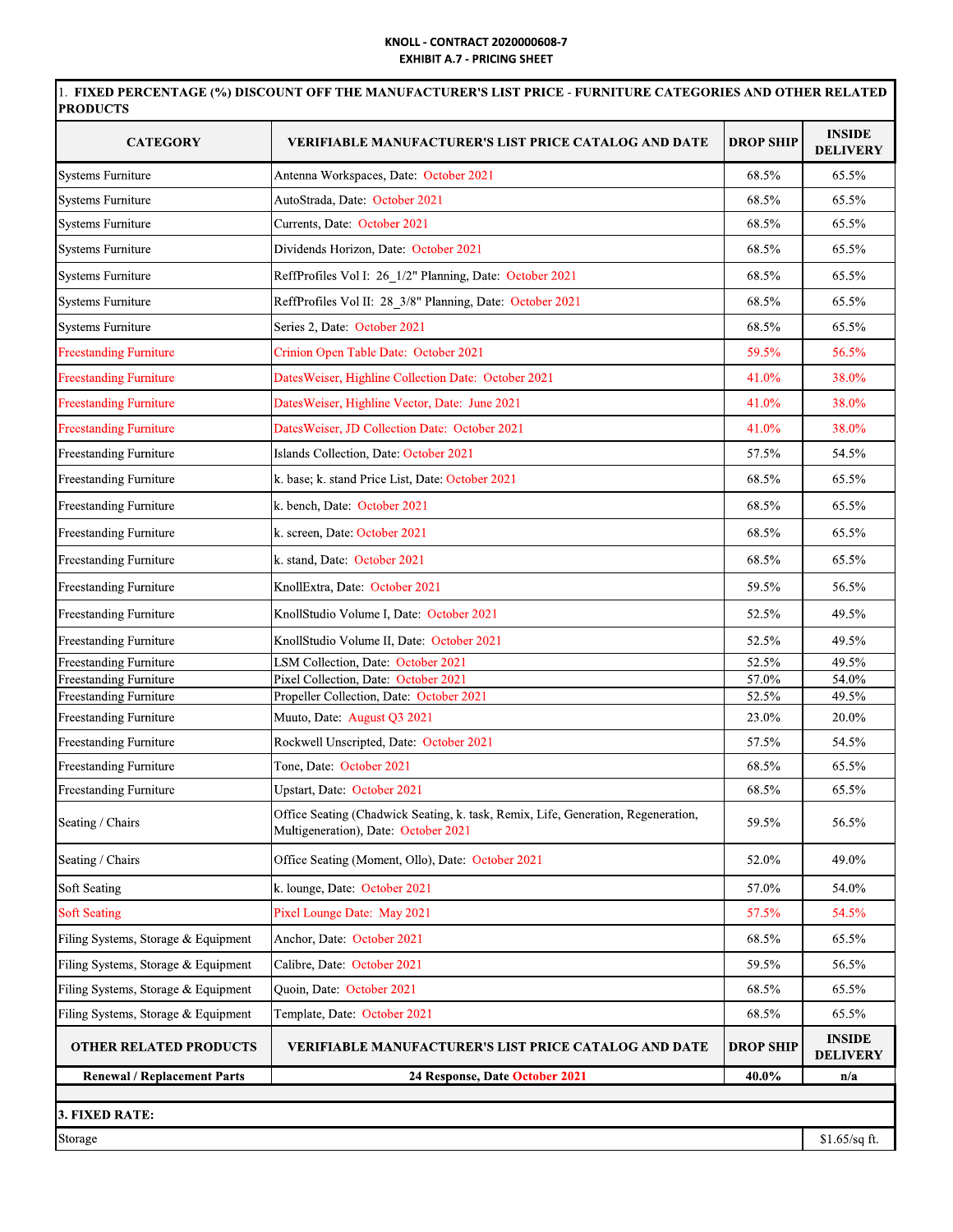### KNOLL - CONTRACT 2020000608-7 **EXHIBIT A.7 - PRICING SHEET**

| 2. FIXED HOURLY RATE RANGE FOR INSTALLATION AND OTHER ADDITIONAL SERVICES AND SOLUTIONS BY STATE: |                      |                       |                      |                      |                      |                       |                      |                       |                               |                      |                       |                      |                      |                      |                                                                             |                      |                     |                               |                      |                      |                      |                      |                       |                               |                      |
|---------------------------------------------------------------------------------------------------|----------------------|-----------------------|----------------------|----------------------|----------------------|-----------------------|----------------------|-----------------------|-------------------------------|----------------------|-----------------------|----------------------|----------------------|----------------------|-----------------------------------------------------------------------------|----------------------|---------------------|-------------------------------|----------------------|----------------------|----------------------|----------------------|-----------------------|-------------------------------|----------------------|
| <b>Additional Services</b><br>& Solutions                                                         | AL                   | АK                    | AZ                   | AR.                  | CA                   | $_{\rm CO}$           | CT                   | DE                    | FL                            | <b>GA</b>            | HI                    | <b>ID</b>            | п                    | IN                   | ĪА                                                                          | KS                   | KY                  | LA                            | <b>ME</b>            | <b>MD</b>            | MA                   | MI                   | <b>MN</b>             | <b>MS</b>                     | <b>MO</b>            |
| <b>Basic Installation</b><br>Normal Hours                                                         | \$70.72<br>\$94.28   | \$70.72<br>\$94.28    | \$70.72<br>\$94.28   | \$70.72<br>\$94.28   | \$70.72-<br>\$94.28  | \$70.72<br>\$94.28    | \$70.72<br>\$94.28   | \$70.72<br>\$94.28    | \$70.72-<br>\$94.28           | \$70.72<br>\$94.28   | \$70.72<br>\$94.28    | \$70.72-<br>\$94.28  | \$70.72<br>\$94.28   | \$70.72<br>\$94.28   | \$70.72<br>\$94.28                                                          | \$70.72-<br>\$94.28  | \$70.72-<br>\$94.28 | \$70.72<br>\$94.28            | \$70.72<br>\$94.28   | \$70.72<br>\$94.28   | \$70.72<br>\$94.28   | \$70.72-<br>\$94.28  | \$70.72-<br>\$94.28   | \$70.72<br>\$94.28            | \$70.72<br>\$94.28   |
| <b>Basic Installation</b><br>After Hours                                                          | \$106.08<br>\$141.42 | \$106.08-<br>\$141.43 | \$106.08<br>\$141.44 | \$106.08<br>\$141.45 | \$106.08<br>\$141.46 | \$106.08-<br>\$141.47 | \$106.08<br>\$141.48 | \$106.08-<br>\$141.49 | \$106.08<br>\$141.50          | \$106.08<br>\$141.51 | \$106.08-<br>\$141.52 | \$106.08<br>\$141.53 | \$106.08<br>\$141.54 | \$106.08<br>\$141.55 | \$106.08<br>\$141.56                                                        | \$106.08<br>\$141.57 | \$141.58            | \$106.08 \$106.08<br>\$141.59 | \$106.08<br>\$141.60 | \$106.08<br>\$141.61 | \$106.08<br>\$141.62 | \$106.08<br>\$141.63 | \$106.08-<br>\$141.64 | \$106.08<br>\$141.65          | \$106.08<br>\$141.66 |
| Expanded Installation<br>Normal Hours                                                             | \$70.72-<br>\$94.28  | \$70.72-<br>\$94.28   | \$70.72<br>\$94.28   | \$70.72-<br>\$94.28  | \$70.72-<br>\$94.28  | \$70.72-<br>\$94.28   | \$70.72<br>\$94.28   | \$70.72<br>\$94.28    | \$70.72-<br>\$94.28           | \$70.72-<br>\$94.28  | \$70.72<br>\$94.28    | \$70.72-<br>\$94.28  | \$70.72-<br>\$94.28  | \$70.72<br>\$94.28   | \$70.72<br>\$94.28                                                          | \$70.72-<br>\$94.28  | \$70.72-<br>\$94.28 | \$70.72<br>\$94.28            | \$70.72-<br>\$94.28  | \$70.72<br>\$94.28   | \$70.72<br>\$94.28   | \$70.72-<br>\$94.28  | \$70.72-<br>\$94.28   | \$70.72-<br>\$94.28           | \$70.72<br>\$94.28   |
| <b>Expanded Installation</b><br>After Hours                                                       | \$106.08<br>\$141.42 | \$106.08-<br>\$141.43 | \$106.08<br>\$141.44 | \$106.08<br>\$141.45 | \$106.08<br>\$141.46 | \$106.08-<br>\$141.47 | \$106.08<br>\$141.48 | \$106.08<br>\$141.49  | \$106.08<br>\$141.50 \$141.51 | \$106.0              | \$106.08<br>\$141.52  | \$106.08<br>\$141.53 | \$106.08             | \$106.08             | \$106.08<br>\$141.54   \$141.55   \$141.56   \$141.57   \$141.58   \$141.59 | \$106.08             | \$106.08            | \$106.08                      | \$106.08<br>\$141.60 | \$106.0<br>\$141.61  | \$106.0<br>\$141.62  | \$106.08<br>\$141.63 | \$106.08<br>\$141.64  | \$106.08<br>\$141.65          | \$106.08<br>\$141.66 |
| Design                                                                                            | \$87.55              | \$87.55               | \$87.55              | \$87.55              | \$87.55              | \$87.55               | \$87.55              | \$87.55               | \$87.55                       | \$87.55              | \$87.55               | \$87.55              | \$87.55              | \$87.55              | \$87.55                                                                     | \$87.55              | \$87.55             | \$87.55                       | \$87.55              | \$87.55              | \$87.55              | \$87.55              | \$87.55               | \$87.55                       | \$87.55              |
| Project Managemen                                                                                 | \$70.72              | \$70.72               | \$70.72              | \$70.72-             | \$70.72-             | \$70.72               | \$70.72              | \$70.72               | \$70.72-                      | \$70.72              | \$70.72               | \$70.72-             | \$70.72              | \$70.72              | \$70.72                                                                     | \$70.72-             | \$70.72             | \$70.72                       | \$70.72              | \$70.72              | \$70.72              | \$70.72-             | \$70.72-              | \$70.72                       | \$70.72              |
|                                                                                                   | \$94.28<br>\$70.72   | \$94.28<br>\$70.72    | \$94.28<br>\$70.72   | \$94.28<br>\$70.72-  | \$94.28<br>\$70.72-  | \$94.28<br>\$70.72    | \$94.28<br>\$70.72   | \$94.28<br>\$70.72    | \$94.28<br>\$70.72-           | \$94.28<br>\$70.72   | \$94.28<br>\$70.72    | \$94.28<br>\$70.72-  | \$94.28<br>\$70.72   | \$94.28<br>\$70.72   | \$94.28<br>\$70.72                                                          | \$94.28<br>\$70.72-  | \$94.28<br>\$70.72  | \$94.28<br>\$70.72            | \$94.28<br>\$70.72   | \$94.28<br>\$70.72   | \$94.28<br>\$70.72   | \$94.28<br>\$70.72-  | \$94.28<br>\$70.72-   | \$94.28<br>\$70.72            | \$94.28<br>\$70.72-  |
| Asset Management                                                                                  | \$94.28              | \$94.28               | \$94.28              | \$94.28              | \$94.28              | \$94.28               | \$94.28              | \$94.28               | \$94.28                       | \$94.28              | \$94.28               | \$94.28              | \$94.28              | \$94.28              | \$94.28                                                                     | \$94.28              | \$94.28             | \$94.28                       | \$94.28              | \$94.28              | \$94.28              | \$94.28              | \$94.28               | \$94.28                       | \$94.28              |
| Refurbishment                                                                                     | Quoted<br>per job    | Quoted<br>per job     | Quoted<br>per job    | Quoted<br>per job    | Ouoted<br>per job    | Quoted<br>per job     | Quoted<br>per job    | Quoted<br>per job     | Quoted<br>per job             | Quoted<br>per job    | Quoted<br>per job     | Quoted<br>per job    | Quoted<br>per job    | Quoted<br>per job    | Quoted<br>per job                                                           | Quoted<br>per job    | Quoted<br>per job   | Quoted<br>per job             | Quoted<br>per job    | Quoted<br>per job    | Ouoted<br>per job    | Quoted<br>per job    | Quoted<br>per job     | Quoted<br>per job             | Quoted<br>per job    |
| FIXED HOURLY RATE RANGE FOR INSTALLATION AND OTHER ADDITIONAL SERVICES AND SOLUTIONS BY STATE:    |                      |                       |                      |                      |                      |                       |                      |                       |                               |                      |                       |                      |                      |                      |                                                                             |                      |                     |                               |                      |                      |                      |                      |                       |                               |                      |
| <b>Additional Services</b><br>& Solutions                                                         | MT                   | NE                    | N <sub>V</sub>       | NH                   | NJ                   | <b>NM</b>             | NY                   | NC                    | <b>ND</b>                     | OH                   | OК                    | OR                   | PA                   | <b>RI</b>            | SC                                                                          | <b>SD</b>            | TN                  | TX                            | UT                   | <b>VT</b>            | VA                   | WA                   | WV                    | WI                            | WY                   |
| <b>Basic Installation</b><br>Normal Hours                                                         | \$70.72<br>\$94.28   | \$70.72<br>\$94.28    | \$70.72<br>\$94.28   | \$70.72-<br>\$94.28  | \$70.72-<br>\$94.28  | \$70.72<br>\$94.28    | \$70.72<br>\$94.28   | \$70.72<br>\$94.28    | \$70.72-<br>\$94.28           | \$70.72<br>\$94.28   | \$70.72<br>\$94.28    | \$70.72-<br>\$94.28  | \$70.72<br>\$94.28   | \$70.72-<br>\$94.28  | \$70.72<br>\$94.28                                                          | \$70.72-<br>\$94.28  | \$70.72-<br>\$94.28 | \$70.72-<br>\$94.28           | \$70.72-<br>\$94.28  | \$70.72<br>\$94.28   | \$70.72<br>\$94.28   | \$70.72-<br>\$94.28  | \$70.72-<br>\$94.28   | \$70.72-<br>\$94.28           | \$70.72-<br>\$94.28  |
| <b>Basic Installation</b><br>After Hours                                                          | \$106.08<br>\$141.42 | \$106.08<br>\$141.43  | \$106.08<br>\$141.44 | \$106.08<br>\$141.45 | \$106.08<br>\$141.46 | \$106.08-<br>\$141.47 | \$106.08<br>\$141.48 | \$106.08<br>\$141.49  | \$106.08<br>\$141.50          | \$106.08<br>\$141.51 | \$106.08<br>\$141.52  | \$106.08<br>\$141.53 | \$106.08             | \$106.08             | \$106.08<br>\$141.54 \\$141.55 \\$141.56                                    | \$106.08<br>\$141.57 | \$141.58            | \$106.08 \$106.08<br>\$141.59 | \$106.08<br>\$141.60 | \$106.08<br>\$141.61 | \$106.08<br>\$141.62 | \$106.08<br>\$141.63 | \$106.08-<br>\$141.64 | \$106.08<br>\$141.65          | \$106.08<br>\$141.66 |
| <b>Expanded Installation</b><br>Normal Hours                                                      | \$70.72-<br>\$94.28  | \$70.72-<br>\$94.28   | \$70.72<br>\$94.28   | \$70.72-<br>\$94.28  | \$70.72-<br>\$94.28  | \$70.72-<br>\$94.28   | \$70.72<br>\$94.28   | \$70.72<br>\$94.28    | \$70.72-<br>\$94.28           | \$70.72-<br>\$94.28  | \$70.72<br>\$94.28    | \$70.72-<br>\$94.28  | \$70.72-<br>\$94.28  | \$70.72-<br>\$94.28  | \$70.72-<br>\$94.28                                                         | \$70.72-<br>\$94.28  | \$70.72-<br>\$94.28 | \$70.72-<br>\$94.28           | \$70.72-<br>\$94.28  | \$70.72<br>\$94.28   | \$70.72-<br>\$94.28  | \$70.72-<br>\$94.28  | \$70.72-<br>\$94.28   | \$70.72-<br>\$94.28           | \$70.72<br>\$94.28   |
| Expanded Installation<br>After Hours                                                              | \$106.08<br>\$141.42 | \$106.08-<br>\$141.43 | \$106.08<br>\$141.44 | \$106.08<br>\$141.45 | \$106.08<br>\$141.46 | \$106.08<br>\$141.47  | \$106.08<br>\$141.48 | \$106.08<br>\$141.49  | \$106.08<br>\$141.50          | \$106.08<br>\$141.51 | \$106.08-<br>\$141.52 | \$106.08<br>\$141.53 | \$106.08<br>\$141.54 | \$106.08<br>\$141.55 | \$106.08<br>\$141.56                                                        | \$106.08<br>\$141.57 | \$141.58            | \$106.08 \$106.08<br>\$141.59 | \$106.08<br>\$141.60 | \$106.08<br>\$141.61 | \$106.08<br>\$141.62 | \$106.08<br>\$141.63 | \$106.08-<br>\$141.64 | \$106.08 \$106.08<br>\$141.65 | \$141.66             |
| <b>Design</b>                                                                                     | \$87.55              | \$87.55               | \$87.55              | \$87.55              | \$87.55              | \$87.55               | \$87.55              | \$87.55               | \$87.55                       | \$87.55              | \$87.55               | \$87.55              | \$87.55              | \$87.55              | \$87.55                                                                     | \$87.55              | \$87.55             | \$87.55                       | \$87.55              | \$87.55              | \$87.55              | \$87.55              | \$87.55               | \$87.55                       | \$87.55              |
| Project Management                                                                                | \$70.72-             | \$70.72               | \$70.72-             | \$70.72-             | \$70.72-             | \$70.72               | \$70.72              | \$70.72               | \$70.72-                      | \$70.72              | \$70.72               | \$70.72-             | \$70.72              | \$70.72              | \$70.72                                                                     | \$70.72-             | \$70.72             | \$70.72                       | \$70.72              | \$70.72              | \$70.72              | \$70.72-             | \$70.72-              | \$70.72                       | \$70.72              |
|                                                                                                   | \$94.28<br>\$70.72-  | \$94.28<br>\$70.72    | \$94.28<br>\$70.72   | \$94.28<br>\$70.72-  | \$94.28<br>\$70.72-  | \$94.28<br>\$70.72    | \$94.28<br>\$70.72   | \$94.28<br>\$70.72    | \$94.28<br>\$70.72-           | \$94.28<br>\$70.72   | \$94.28<br>\$70.72    | \$94.28<br>\$70.72-  | \$94.28<br>\$70.72   | \$94.28<br>\$70.72   | \$94.28<br>\$70.72                                                          | \$94.28<br>\$70.72-  | \$94.28<br>\$70.72  | \$94.28<br>\$70.72            | \$94.28<br>\$70.72   | \$94.28<br>\$70.72   | \$94.28<br>\$70.72   | \$94.28<br>\$70.72-  | \$94.28<br>\$70.72-   | \$94.28<br>\$70.72            | \$94.28<br>\$70.72   |
| Asset Management                                                                                  | \$94.28              | \$94.28               | \$94.28              | \$94.28              | \$94.28              | \$94.28               | \$94.28              | \$94.28               | \$94.28                       | \$94.28              | \$94.28               | \$94.28              | \$94.28              | \$94.28              | \$94.28                                                                     | \$94.28              | \$94.28             | \$94.28                       | \$94.28              | \$94.28              | \$94.28              | \$94.28              | \$94.28               | \$94.28                       | \$94.28              |
| Refurbishment                                                                                     | Ouoted<br>per job    | Quoted<br>per job     | Ouoted<br>per job    | Ouoted<br>per job    | Ouoted<br>per job    | Ouoted<br>per job     | Ouoted<br>per job    | Ouoted<br>per job     | Ouoted<br>per job             | Ouoted<br>per job    | Ouoted<br>per job     | Ouoted<br>per job    | Quoted<br>per job    | Ouoted<br>per job    | Ouoted<br>per job                                                           | Ouoted<br>per job    | Quoted<br>per job   | Ouoted<br>per job             | Ouoted<br>per job    | Ouoted<br>per job    | Ouoted<br>per job    | Ouoted<br>per job    | Ouoted<br>per job     | Ouoted<br>per job             | Ouoted<br>per job    |